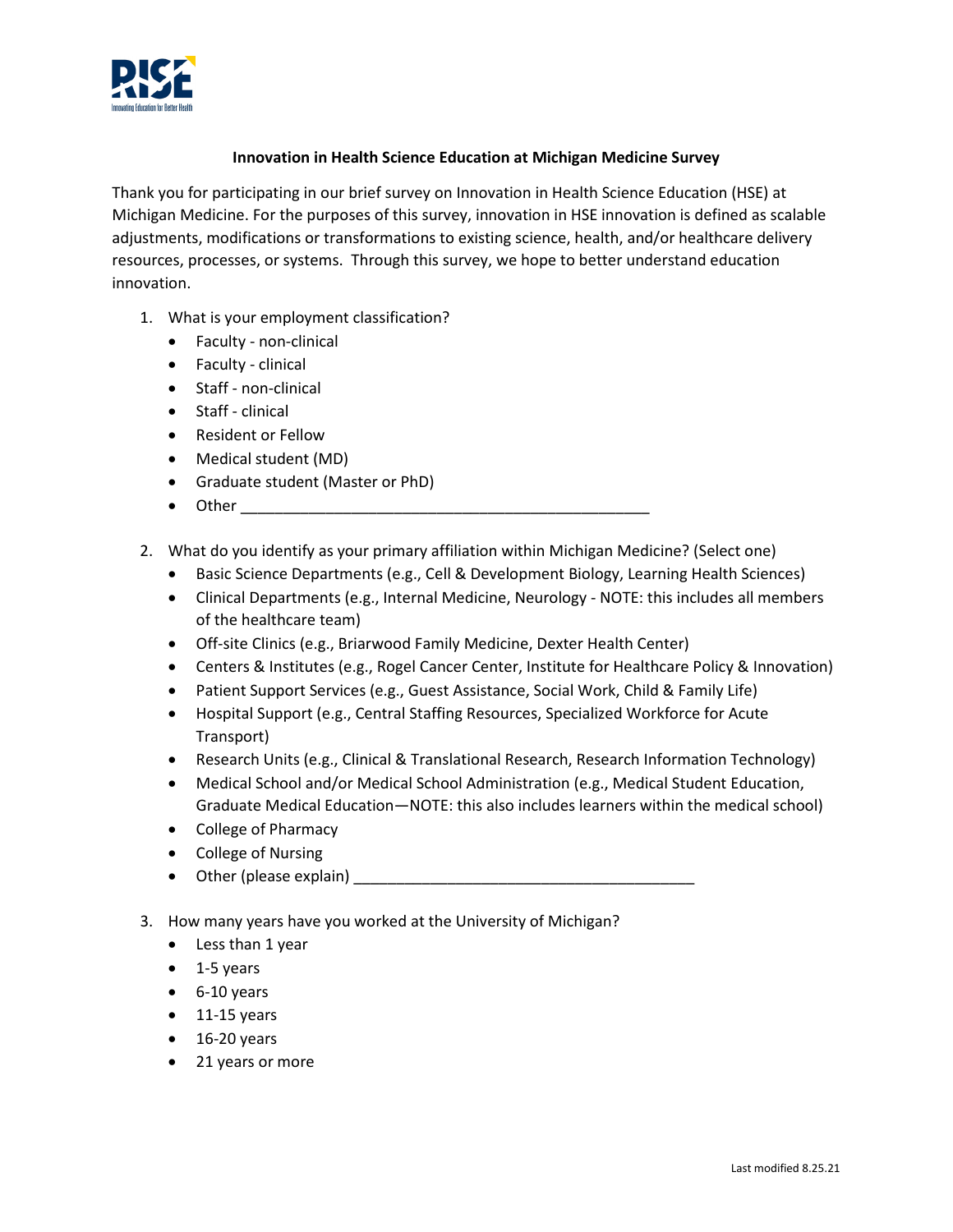

4. I understand Michigan Medicine's goals for innovation in medical education.

| Strongly | <b>Disagree</b> | Neutral |       | Strongly | Don't know/      |
|----------|-----------------|---------|-------|----------|------------------|
| disagree |                 |         | Agree | Agree    | unable to assess |
|          |                 |         |       |          |                  |

5. I know how to get involved in innovation in medical education at Michigan Medicine.

| Strongly | <b>Disagree</b> | Neutral |       | Strongly | Don't know/      |
|----------|-----------------|---------|-------|----------|------------------|
| disagree |                 |         | Agree | Agree    | unable to assess |
|          |                 |         |       |          |                  |

- 6. In your opinion, who is responsible for driving innovation in medical education at Michigan Medicine? (Please check all that apply)
	- **Institutional Leadership (President, Vice President, Provost, etc.)**
	- **Michigan Medicine Senior administration (Deans, Directors, Department heads)**
	- **Faculty (clinical and science)**
	- Trainees (medical students, graduate students, residents, fellows, nursing students)
	- **Staff (managers, technical, clerical)**
	- A select group of people specifically assigned to innovative tasks
	- **Exeryone at Michigan Medicine**
	- No one
	- Not Applicable (i.e., no opportunity to assess/no opinion)
	- $\blacksquare$  Other  $\blacksquare$
- 7. Which measure(s) does Michigan Medicine take to promote innovation in medical education? (Check all that apply)
	- **Provides employees with financial support to develop ideas**
	- **Provides employees with technological resources to develop ideas**
	- **Breaks down barriers to innovation (e.g., administrative "red tape")**
	- **EXP** Creates a spatial environment where employees are able to work creatively
	- Gives employees the freedom to develop innovative projects during work hours
	- **Encourages employees to attend activities outside of work to gain additional** knowledge
	- **Provides training opportunities that support the development of innovation**
	- Not Applicable (i.e., no opportunity to assess/no opinion)
- 8. I participate(d) in innovation in medical education happening within Michigan Medicine.

| Strongly |                 |         |       | Strongly |                  |
|----------|-----------------|---------|-------|----------|------------------|
|          | <b>Disagree</b> | Neutral | Agree |          | Don't know/      |
| disagree |                 |         |       | Agree    | unable to assess |
|          |                 |         |       |          |                  |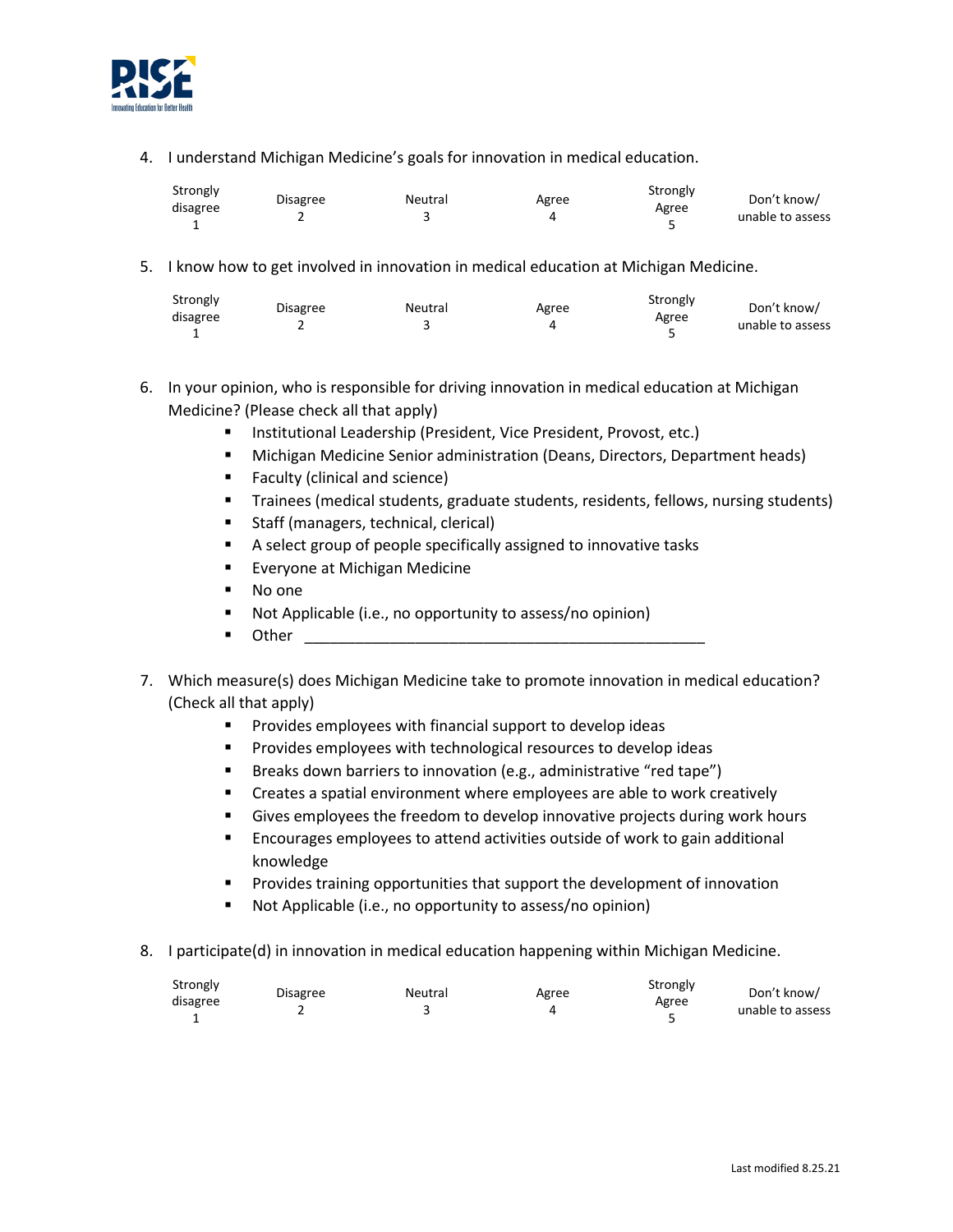

9. Michigan Medicine fosters a work environment that allows employees to break new ground (i.e., transcend barriers/constraints) in order to try new things within one's prescribed role.

| Strongly |                 |         |       | Strongly |                                 |
|----------|-----------------|---------|-------|----------|---------------------------------|
| disagree | <b>Disagree</b> | Neutral | Agree | Agree    | Don't know/<br>unable to assess |
|          |                 |         |       |          |                                 |

10. Michigan Medicine fosters a work environment that allows employees to break new ground (i.e., transcend barriers/constraints) in order to try new things outside one's core work responsibilities.

| Strongly |                 |         |       | Strongly |                                 |
|----------|-----------------|---------|-------|----------|---------------------------------|
| disagree | <b>Disagree</b> | Neutral | Agree | Agree    | Don't know/<br>unable to assess |
|          |                 |         |       |          |                                 |

11. Michigan Medicine promotes positive risk-taking behavior to support innovation in medical education.

|  | Strongly<br>disagree |  | <b>Disagree</b> | Neutral | Agree | Strongly<br>Agree | Don't know/<br>unable to assess |
|--|----------------------|--|-----------------|---------|-------|-------------------|---------------------------------|
|--|----------------------|--|-----------------|---------|-------|-------------------|---------------------------------|

12. I know where to seek help for implementing an innovative idea in medical education.

| Strongly |                 |         |       | Strongly |                  |
|----------|-----------------|---------|-------|----------|------------------|
| disagree | <b>Disagree</b> | Neutral | Agree |          | Don't know/      |
|          |                 |         |       | Agree    | unable to assess |
|          |                 |         |       |          |                  |

## 13. I observe(d) innovation in medical education happening within Michigan Medicine.

| Strongly |                 |         |       | Strongly |                  |
|----------|-----------------|---------|-------|----------|------------------|
|          | <b>Disagree</b> | Neutral | Agree |          | Don't know/      |
| disagree |                 |         |       | Agree    | unable to assess |
|          |                 |         |       |          |                  |

14. My work is positively influenced by innovations that happen in medical education.

| Strongly |                 | Neutral |       | Strongly | Don't know/      |
|----------|-----------------|---------|-------|----------|------------------|
| disagree | <b>Disagree</b> |         | Agree | Agree    |                  |
|          |                 |         |       |          | unable to assess |

15. Michigan Medicine is a leader in innovation in medical education.

| Strongly | <b>Disagree</b> | Neutral |       | Strongly | Don't know/      |
|----------|-----------------|---------|-------|----------|------------------|
| disagree |                 |         | Agree | Agree    | unable to assess |
|          |                 |         |       |          |                  |